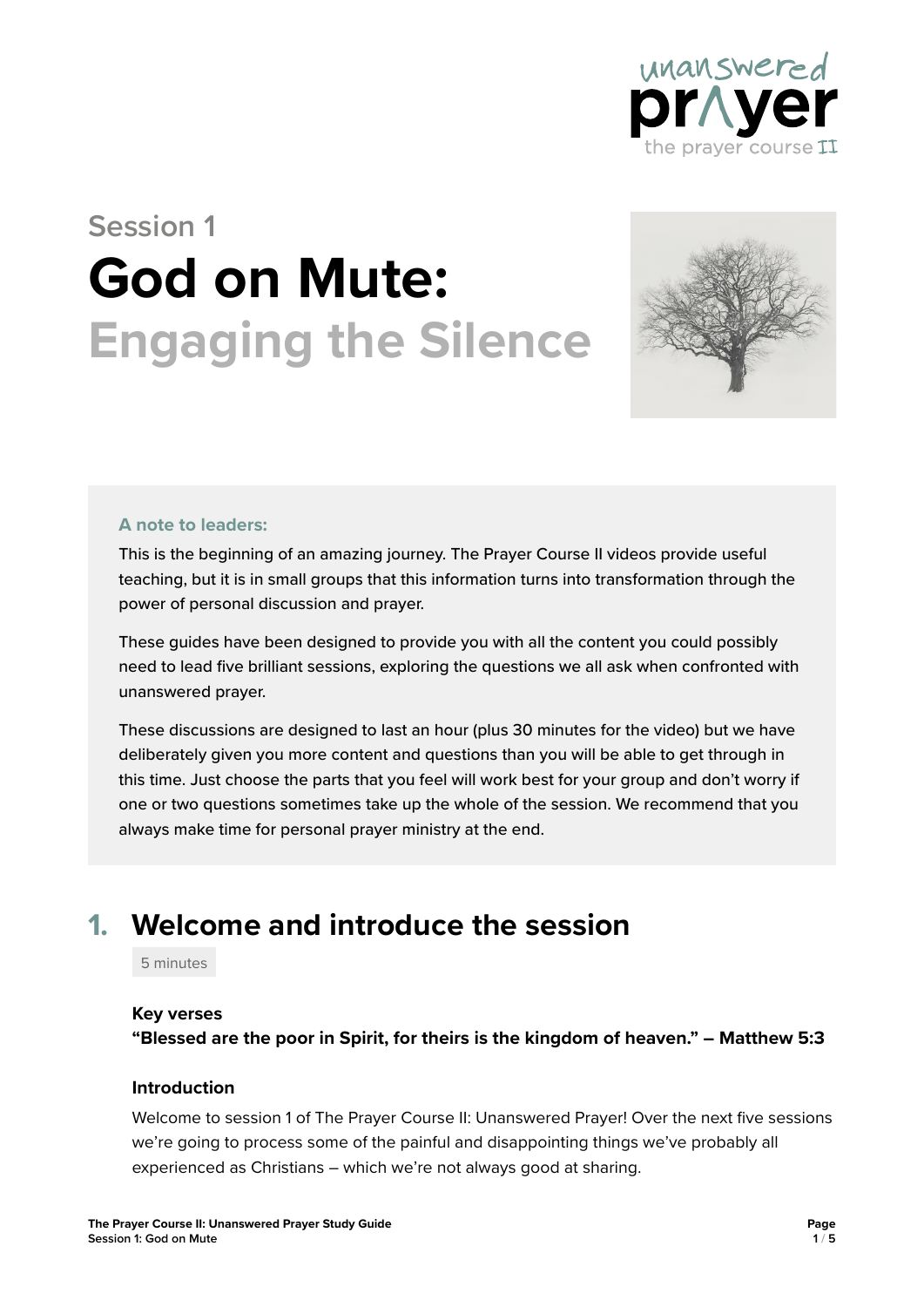During these video sessions and small group discussions, the aim is to share together from personal experience and learn from one another, seeking God and asking how, together, we can learn and grow.

The aim of these sessions isn't to find all of the answers to our questions, but to share and care for one another. You'll find plenty of additional materials to go deeper in learning and understanding on the Prayer Course II website. The main objective of these sessions is to bind up broken hearts by fostering an atmosphere of honesty and openness together.

#### **Leader's note**

**If possible briefly share a part of your own story that has caused you pain or disappointment, setting a tone from the start of honest vulnerability in the group. You might like to start with, "Personally I'm excited about this course because…"**

**Begin the session by asking someone to open in prayer**

# **2. Watch the video**

30 minutes

#### **Bible passages from the session**

Luke 18:9-14, Matthew 5:3-5

#### **Key points**

(for your reference in case people need a little prompting!)

- It's a sign of faith, not doubt, to wrestle with unanswered prayer
- We need to talk about unanswered prayer for three reasons:

**Emotionally** – most of us have pain we need to process

**Intellectually** – we may also have questions we need answered

**Culturally** – sadly the church can be less honest than the Bible

 'Grace groweth best in winter' (Samuel Rutherford) - Harsh winters are often the seasons in which we mature and become more fruitful

"Faith says, 'Even though I don't understand you right now, God, I love you. I believe your heart for me is good.'" – Bob Sorge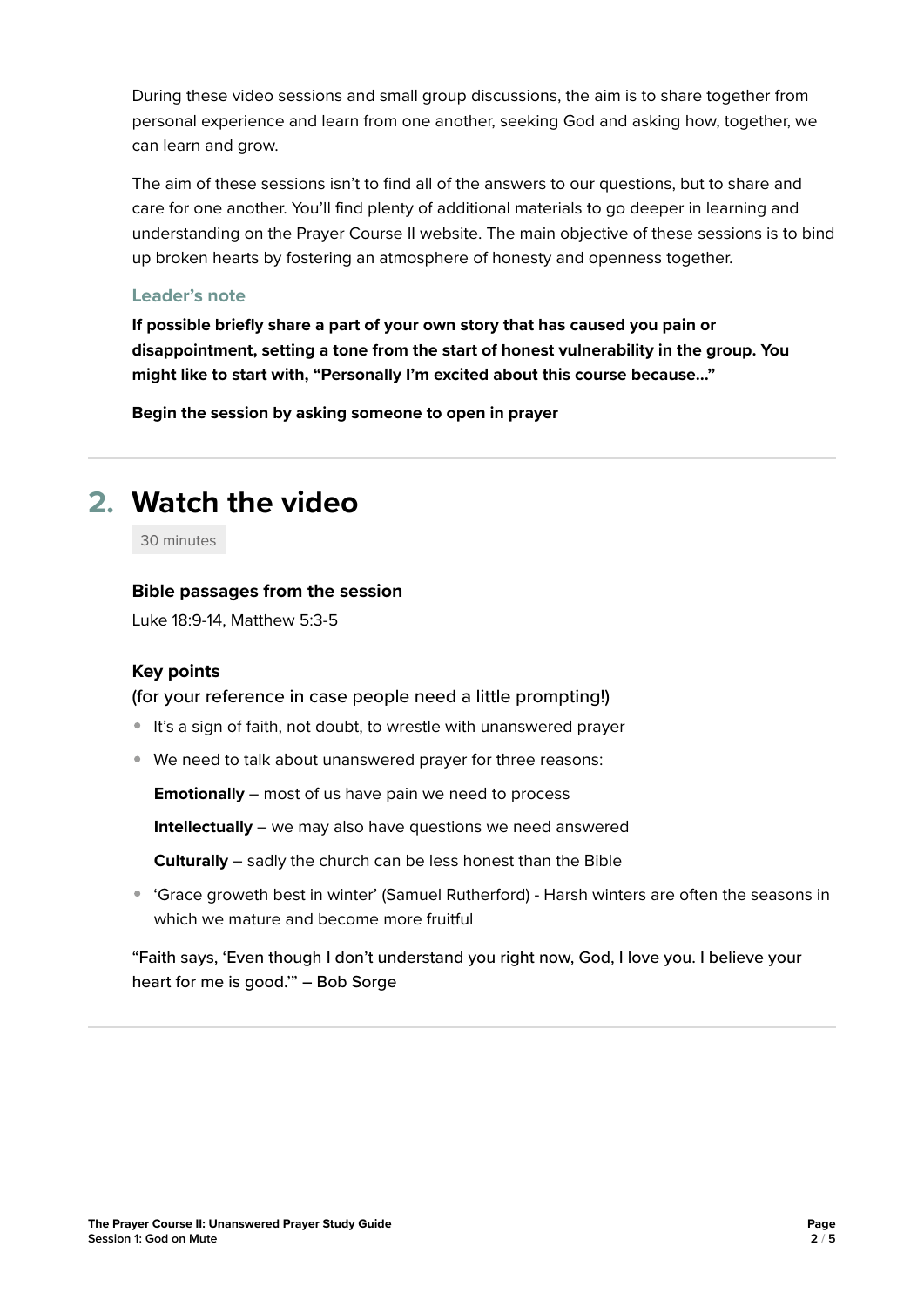# **3. Discussion questions**

30 - 45 minutes

- **Q.** What did you find most helpful, inspiring or challenging in what Pete Greig, Gemma Hunt and Bob Sorge shared?
- **Q.** Pete Greig said that we need to talk about unanswered prayer for three reasons: emotional, intellectual and cultural. Which feels most relevant to you at the present moment as you begin this series?
- **Q.** The words of Jesus in the book of Matthew teach us to expect blessing in the midst of challenges – how does this encourage (or discourage!) you in your faith?
- **Q.** Pete says that "there's so much faking it" at church. If you could ask God one totally honest question about something you find difficult in your life, what would it be?

#### **Leader's note**

**This is potentially a deep and difficult moment. You may like to go around in a circle so that everyone is gently encouraged to participate. Do also make it clear that if anyone would prefer not to share, that's fine.**

- **Q.** When have you experienced a 'winter season' in your relationship with God? How did it affect your faith?
- **Q.** Bob Sorge seems to be able to love and trust God even though he's lived with incredible disappointment for decades. How is this possible?
- **Q.** What, practically, do you think is needed for persevering in faith and prayer through the 'winter seasons' of life?

# **4. Small group prayer**

15 minutes

#### **Leader's note**

**If your group is more than 3 people, we would recommend splitting into smaller groups of 2 or 3 to give everyone an opportunity to share and pray for one another. Explain how much time you will have for prayer, and roughly how much time each person will have for sharing and praying.** 

#### **Ask one another**

**Q.** How are you feeling about the things we've discussed today? Are there any areas in which you'd appreciate prayer?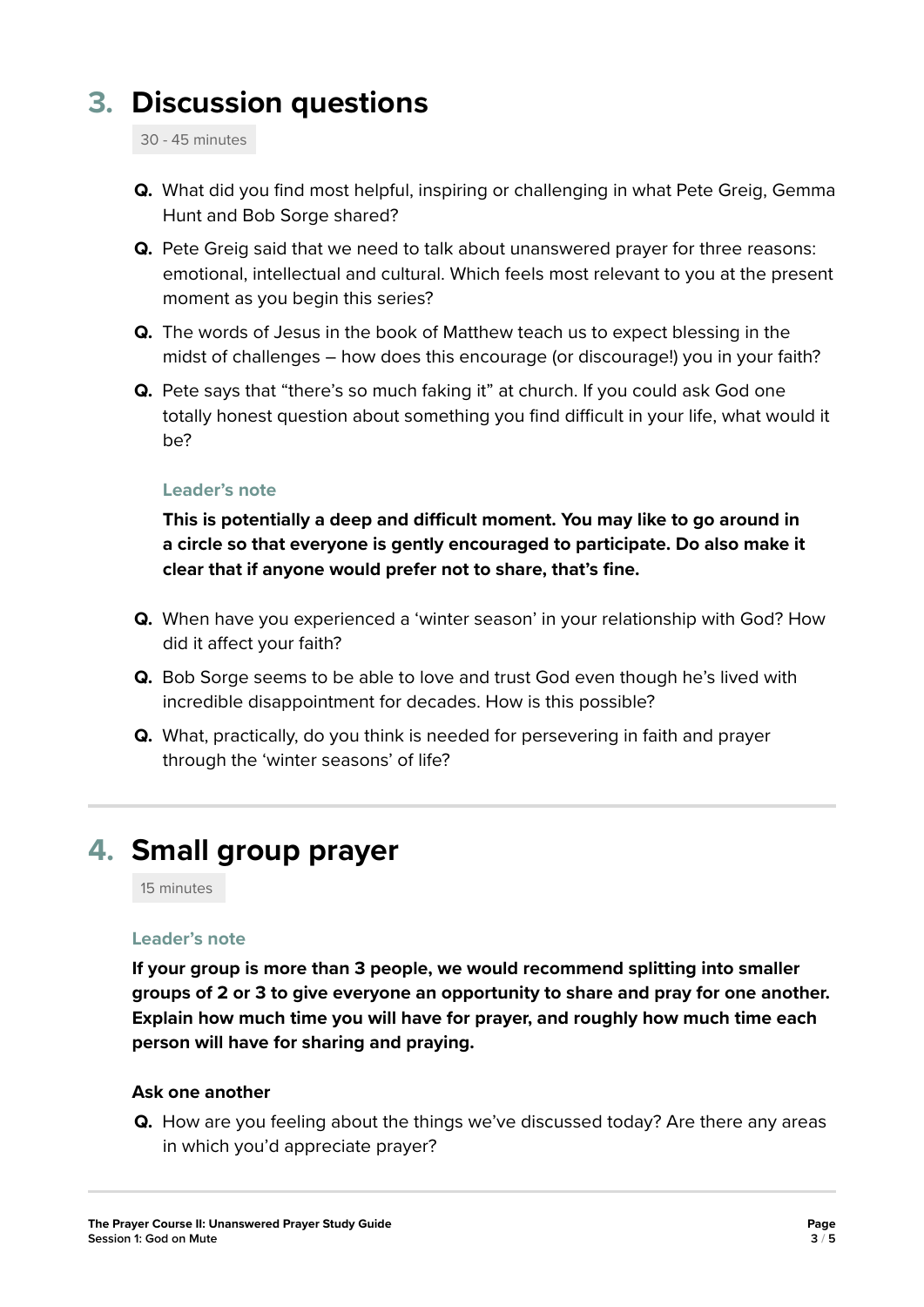# **5. Closing comments**

5 minutes

#### **Share with the group what you've really appreciated about the session.**

Next week's session will explore Maundy Thursday and the most basic heart questions we all ask when we suffer: "How am I going to get through this?"

To prepare for that, and to get the most out of the session, read chapters 1-6 of God on Mute. This is also available as an audiobook if you find that easier.

#### **Closing prayer**

A prayer for trust in Jesus, by Ignatius of Loyola:

*O Christ Jesus, when all is darkness and we feel our weakness and helplessness, give us the sense of Your presence, Your love, and Your strength. Help us to have perfect trust in Your protecting love and strengthening power, so that nothing may frighten or worry us, for, living close to You, we shall see Your hand, Your purpose, Your will through all things.* 

— taken from God on Mute, chapter 4

### **Further resources & reflection**

#### **Journaling question**

As I begin this journey into unanswered prayer, what do I want to explore, unpack or contemplate?

#### **Daily devotions**

At the back of the book that accompanies this course - God on Mute - you will find "God UnMute" – a forty day devotional journey. You may like to begin using this resource each day while we are doing this course together, to help you process and pray at a much deeper level.